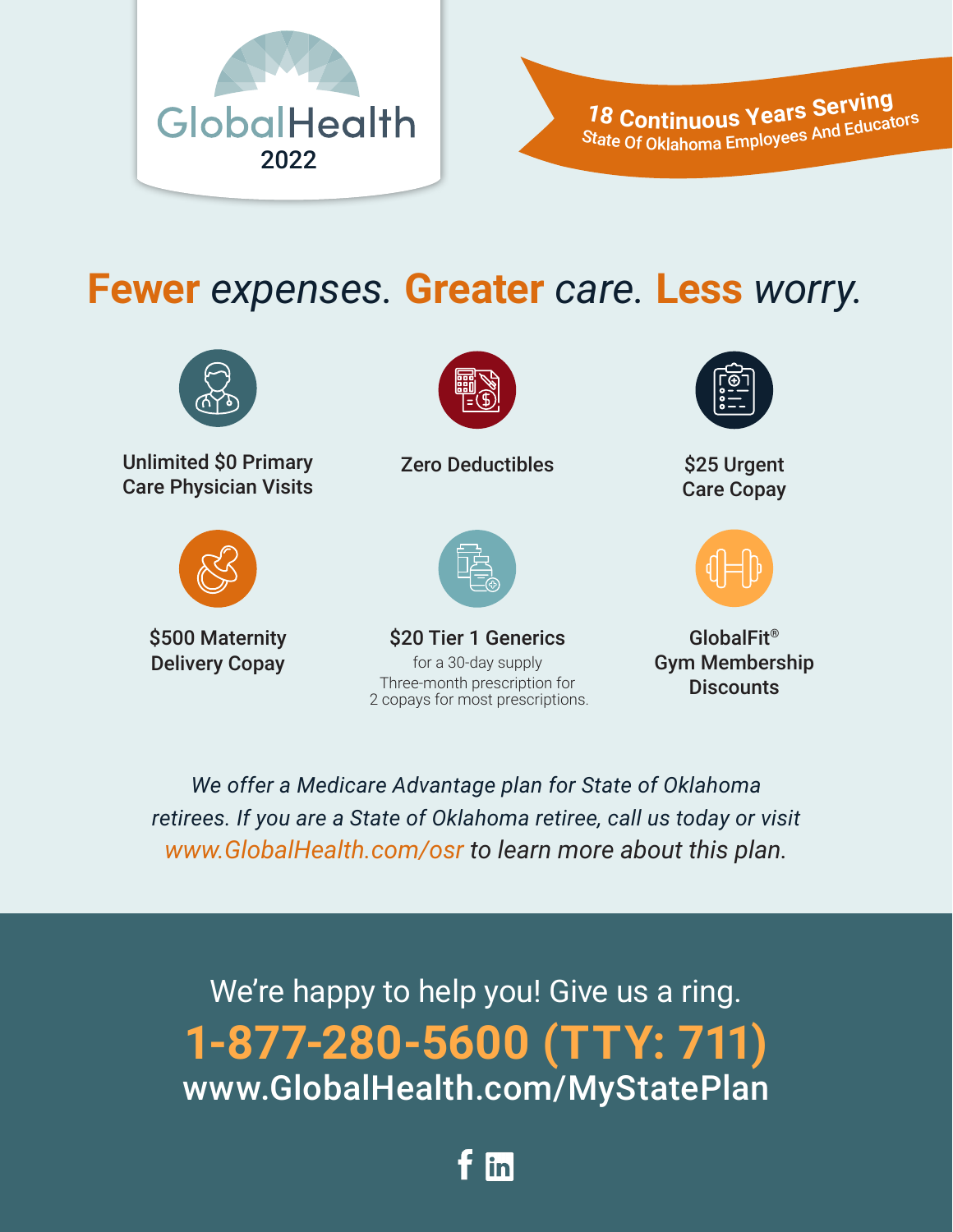# BENEFITS AT A GLANCE

The following is intended to be only a summary of benefits offered by GlobalHealth, plan MLGMH22-ST for State, Education and Local Government Employees. For more information, go to **www.GlobalHealth.com.**

| <b>BENEFIT</b>                                                                                                                                                                  | <b>YOU PAY</b>                                                                                                      |
|---------------------------------------------------------------------------------------------------------------------------------------------------------------------------------|---------------------------------------------------------------------------------------------------------------------|
| <b>ANNUAL DEDUCTIBLE</b>                                                                                                                                                        | This plan doesn't have an annual deductible.                                                                        |
| ANNUAL OUT-OF-POCKET MAXIMUM                                                                                                                                                    | Member: \$4,000<br>Family: \$12,000                                                                                 |
| <b>PRIMARY CARE VISITS</b>                                                                                                                                                      | \$0 copay per visit                                                                                                 |
| <b>SPECIALIST VISITS</b>                                                                                                                                                        | \$50 copay per visit                                                                                                |
| <b>PREVENTIVE CARE</b><br><b>Well Child Visits</b>                                                                                                                              | \$0 copay                                                                                                           |
| <b>X-RAYS &amp; LABS</b>                                                                                                                                                        | \$10 copay                                                                                                          |
| SPECIALIZED SCANS, IMAGING,<br><b>&amp; DIAGNOSTIC EXAMS</b>                                                                                                                    | \$250 copay per scan in a preferred facility;<br>\$750 copay per scan in a non-preferred facility                   |
| <b>INPATIENT HOSPITAL STAY</b>                                                                                                                                                  | \$300 copay per day;<br>\$900 copay maximum per admission                                                           |
| <b>OUTPATIENT SURGERY</b>                                                                                                                                                       | \$300 copay in a preferred facility;<br>\$800 copay in a non-preferred facility                                     |
| <b>EMERGENCY ROOM SERVICE</b>                                                                                                                                                   | \$400 copay, waived if admitted to hospital inpatient                                                               |
| <b>URGENT CARE</b>                                                                                                                                                              | \$25 copay in urgent care facility                                                                                  |
| <b>PRESCRIPTION DRUGS</b><br>(Chickasaw Nation Refill Center is a home delivery<br>option for Native American members. Please visit<br>our website for additional information.) | <b>Retail Pharmacy</b><br>\$20/\$65/\$90/\$200/\$400                                                                |
|                                                                                                                                                                                 | Home Delivery or Extended Supply Retail<br>\$40/\$130/\$180                                                         |
| <b>MATERNITY CARE</b>                                                                                                                                                           | \$0 copay for prenatal care;<br>\$500 copay per admission for delivery                                              |
| <b>FAMILY PLANNING</b>                                                                                                                                                          | No copay                                                                                                            |
| <b>ALLERGY CARE</b>                                                                                                                                                             | \$0 copay per PCP visit; \$50 copay per specialist visit;<br>\$30 copay/6-week supply of antigen and administration |
| PHYSICAL, OCCUPATIONAL, SPEECH THERAPY<br>(limited to 60 combined visits per course<br>of therapy)                                                                              | Outpatient: \$35 copay per visit                                                                                    |
| <b>CHIROPRACTIC CARE (15 visits per year)</b>                                                                                                                                   | \$25 copay per visit                                                                                                |
| <b>MENTAL HEALTH SERVICES, CHEMICAL</b><br><b>DEPENDENCY &amp; SUBSTANCE ABUSE</b>                                                                                              | \$0 copay per outpatient office visit<br>\$300 copay/day up to \$900 copay/admission                                |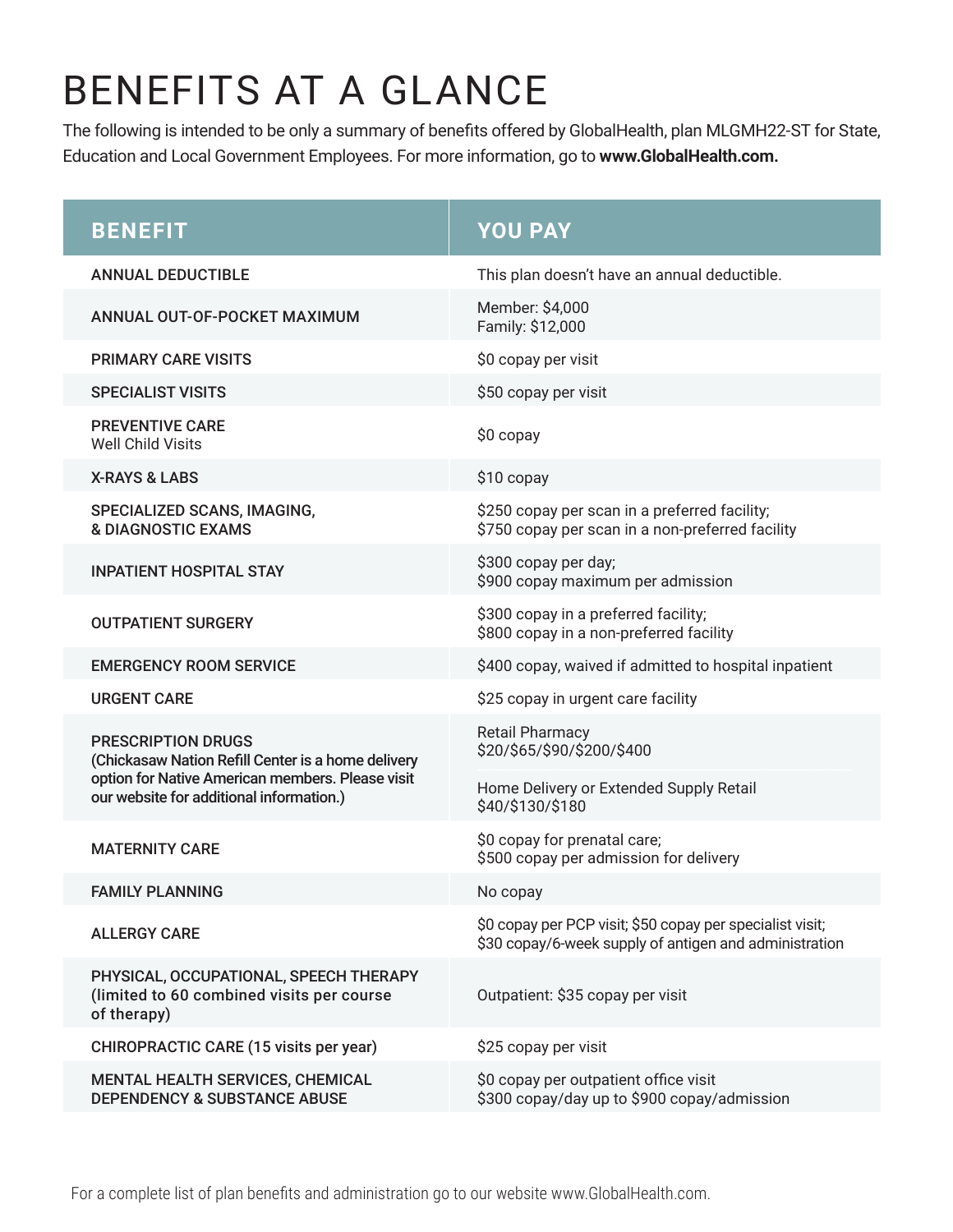### All benefits described below are excluded or limited under this Plan for all types of services. We cover some benefits only as follows. You pay for additional services.

#### **LIMITATIONS**

- Behavioral health services
- Applied behavioral analysis limited to the following diagnoses: **◦** Autistic disorder childhood autism, infantile
	- psychosis, and Kanner's syndrome; **◦** Childhood disintegrative disorder – Heller's syndrome; **◦** Rett's syndrome; and
	- **◦** Specified pervasive developmental disorders –
	-
- Asperger's disorder, atypical childhood psychosis,<br>and borderline psychosis of childhood.<br>♦ Autism Screening and Developmental Screening limited to well-child visits.
- Psychosocial education limited to daily living and social skills
- education. Cardiac and pulmonary rehabilitation services
- **•** Limited to 36 visits per event. ractic care
- **●** Limited to 15 visits per year.
- Cosmetic services
- Treatment, item, supply, drug, procedure, or any portion of a procedure performed primarily to improve physical appearance limited to:<br>• Breast reconstruction after a mastectomy;<br>• Breast reconstruction of a malformed pa
- 
- **◦** Repair due to an accidental injury.

#### Dental services

- **●** Dentistry or dental processes to the teeth and surrounding tissue limited to
	- **◦** ER services to treat accidental injury to the jaw, sound
	- natural teeth, mouth, or face. **◦** Surgery to improve function of the jaw, mouth, or face
	- resulting from a birth defect. Does not include dental work. **Primitival and Separation for dental services limited to a**
- - Member who: **◦** Has a medical or emotional condition that requires
	- Hospitalization or general anesthesia for dental care; **◦** Is severely disabled;
	- **◦** In the judgment of the treating Practitioner, is not of sufficient emotional development to undergo a Medically Necessary dental procedure without the use
	- of anesthesia; and **◦** Requires Inpatient or Outpatient services because of an
	- underlying medical condition and clinical status or because of the severity of the dental procedure.
- DME, orthotic devices, and prosthetic appliances **●** Breast pumps limited to one per year for women who are pregnant or nursing.
- **◦** Limited to purchase or rental of breast pump and related
	- supplies. Corrective lenses and fittings limited to a pair of basic non-designer frames and single vision lenses or contact lenses following cataract
- surgery. **Footwear limited to:**
- - **◦** Shoes, shoe inserts, arch supports, and supportive devices for Members diagnosed with diabetes or a blood
		- circulation disease. **◦** Orthopedic or corrective shoes permanently attached to
		- a Denis Browne splint for children. DME rentals:
	- Knee walker or kneeling crutch rentals limited to 4 months
		- 4 months. **◦** Oxygen and oxygen equipment rentals limited to 36 months and remaining Medically Necessary. **◦** Other DME rentals limited to 13 months.
		-
	-
- **●** Hearing aids limited to:<br>△ One basic hearing aid per ear every 48 months unless Medically Necessary to replace more often.
- ° Four additional ear molds per year (two molds for each ear) for children less than two years of age.<br>● Orthotic devices limited to:
- 
- Braces for the leg, arm, neck, back, or shoulder:
- **◦** Back and special surgical corsets; **◦** Splints for the extremities; and
	- **◦** Hernia trusses.
- Replacements, repairs, and adjustments for orthotics and prosthetics limited to:
- **nal wear and tear**; and **◦** Due to a significant change in your physical condition.
- Wigs and scalp prostheses limited to one synthetic wig or scalp prosthesis per year when required due to loss of hair resulting from chemotherapy or radiation therapy.
- Foot care
- Routine care limited to Members with diabetes or a blood circulation disease. General care or Hospital Services
- Hospital private room limited to isolation to prevent contagion per the
- Hospital's infection control policy. General limitations

**EXECUTE:** Sexual dysfunction services limited to drugs and supplies for

- 
- post-prostate surgery indications. Genetic analysis, services, or testing Limited to counseling and testing for women whose family history is associated with a higher risk for deleterious mutations in BRCA 1 and BRCA 2 genes.
- and the sends.<br>Limited to testing for Members with a cancer diagnosis for treatm plan purposes.
- Hearing services
- Cochlear® surgery and devices limited to Members at least 18 months of age or for pre-lingual Members with minimal speech perception using hearing aids. Home Healthcare
- Limited to 100 visits per year.
- Obstetrical care
- Costs resulting from normal, full-term delivery out of our Network limited to emergencies. Physical, occupational, and speech therapy ● Rehabilitation Services limited to 60 Outpatient visits, combination of
- 
- therapies. Outpatient visits include office visits and/or rehabilitation
- Outpatient Facility visits. Habilitation Services limited to:
	- **◦** ASD treatment Physical, occupational, and/or
		-
	- speech therapy services for the following diagnoses: Autistic disorder childhood autism, infantile psychosis, and Kanner's syndrome;
		- enosis, and namner's syndrome;<br>Childhood disintegrative disorder Heller's syndrome;
		- Rett's syndrome; and Specified pervasive developmental disorders Asperger's disorder, atypical childhood psychosis, and borderline psychosis of childhood.

### EXCLUDED SERVICES AND LIMITATIONS **◦** Cleft lip and cleft palate treatment – Otologic, audiologic,

and speech therapy.

Prescription Drugs ● Drugs prescribed or given to you by Out-of-network doctors in non-emergencies limited to those prescribed by dentists. ● Epinephrine autoinjectors limited to four per year. Lodging and meals

item, or service.

or similar laws.

occupation.

not limited to: **◦** Base jumping **◦** Bungee jumping **◦** Bull riding **◦** Car racing

identification purposes. Immunizations

**◦** Employment; **◦** The military; **◦** Travel; or

Cost of donor sperm or donor egg.

● Reversal of a sterilization procedure. ● Services associated with these procedures. Physical, occupational, and speech therapy ● Acupuncture/acupressure. ● Kinesiology or movement therapy. Massage therapy.

> **◦** Dietary supplements **◦** Foods **◦** Formulas **◦** Medications for irrigation **◦** Non-preventive care drugs

ants<br>Artificial or non-human organ transplants. Transportation ● Commercial or public transportation. ● Gurney van services. Gamey van services.<br>Wheelchair van services.

● Lens upgrades.<br>● Non-prescription lenses.<br>● Special multifocal ocular implant lenses.

**◦** Saline

**Transplants** 

Vision

Weight loss

Obstetrical and Infertility services

reviewed and approved by GlobalHealth. **Personal or comfort items** rersonaror commerci<br>Private duty nursing.

Complications arising from those services.

**◦** Skydiving **◦** Motorcycle/BMX racing and/or stunts

academic institution, or any state or government agency. Genetic analysis, services, or testing **Genetic counseling and testing for family planning or disease** 

enterne<br>Unless also a Preventive Service, shots you must have for:

● Alternative programs for delivery such as home delivery and use of midwives and birthing centers.

● Cryopreservation or storage of sperm (sperm banking), eggs, or embryos. ● Elective abortions. Expenses related to surrogate parenthood. ● Genetic counseling and genetic Screening.<br>● Home uterine monitoring.<br>● Hysterectomies for the purpose of contraception.

> **◦** Gamete Intrafallopian Transfer ("GIFT") **◦** In Vitro Fertilization ("IVF") **◦** Intracervical Insemination ("ICI") **◦** Zygote Intrafallopian Transfer ("ZIFT")

massage marapy.<br>Recreational therapy including, but not limited to: **Animal-facilitated the ◦** Music therapy e made<br>Rolf technique. Prescription Drugs

● Drugs prescribed for a non-FDA approved indication, dosage, or length of therapy. ● Products available without a prescription (OTC). Including but not limited to:

Computer programs of any type, including, but not limited to, those to

assist with vision therapy. ● Insurance for contact lenses. ● LASIK, INTACS, radial keratotomy, and other refractive surgery.

● Commercial weight loss programs or OTC weight loss products.<br>● Bariatric surgery when related to weight loss alone.

Insemination procedures and all services related to insemination.

**◦** A vocational school or institute of higher education.

• Treatment for disabilities connected to military service for which you<br>are legally entitled and to which you have reasonable accessibility<br>(that is, services through a federal governmental agency).<br>• Treatment for which

or Case Management services.

**New procedures, services, supplies, and drugs that have not been** 

- more easy necessary.<br>Screening services requested solely by you, such as commercially advertised heart or lung scans. ● Separate charges for missed or canceled appointments, penalty or finance charges, maintenance and/or record-keeping, record copying,

● Services for travel, insurance, licensing, employment, school, camp,<br>sports, premarital, or pre-adoption purposes.<br>Services, other than Hospital Services for behavioral health, for which you do not allow the release of information to GlobalHealth. ● Services received while outside of the U.S. (50 states and territories). ● Services received without an authorization when one is required.

**Services resulting in whole or in part from an excluded condition,** 

● Treatment of injuries or illnesses resulting from an attempt or commission of a felony, or as a result of being engaged in an illegal

Services that are provided as a result of Workers' Compensation laws

Treatment of any kind which is excessive or not Medically Necessary. ● Treatment of any kind received before your start date of coverage or after the time coverage ends, even if authorized. ● Treatment, supplies, drugs, and devices for which no charge was made. Treatment, supplies, drugs, and devices for which no payment would be requested if you did not have this coverage. ● Treatment for injury resulting from extreme activities including, but

- 
- 
- Glucometers limited to two per year. Inhaler extender devices and peak flow meters limited to three per
- year. Medication prescribed for parenteral use or administration, allergy sera, immunizing agents, and immunizing injectable drugs limited to immunizations covered under Preventive Care guidelines and given to you at a Network pharmacy.
- to you at a network pharmacy.<br>Non-prescription contraceptive jellies, ointments, foams, or devices limited to those that are FDA-approved and prescribed by a Network doctor for a woman
- abetor for a woman:<br>Prescription Drugs for the treatment of sexual dysfunction, including
- erectile dysfunction, impotence, and anorgasmy, hyporgasmy, or<br>decreased libido limited to post-prostate surgery indications.<br>• Prescription diaphragms limited to two per year.<br>• The Pharmacy and Therapeutics Committee's s
- 
- limits, prior authorization criteria, and step therapies apply. Smoking cessation products limited to: **◦** Two full 90-day courses of FDA-approved tobacco cessation **• products per year, if prescribed by your PCP.**<br>• Members who are at least 18 years old.<br>• Specialty Drugs limited to a one-month supply.

### Preventive care

- I imited to USPSTF, HRSA, and CDC quidelines.
- 
- Routine exam for adults limited to one per year.<br>● Routine exam for children and well-child care limited to the American Academy of Pediatrics (AAP) schedule.
- Tobacco cessation limited to two attempts per year. Skilled Nursing Facility care
- 
- Limited to 100 days per year.<br>Temporomandibular joint dysfunction
- Temporomandibular joint dysfunction<br>● Non-surgical treatment limited to a lifetime maximum of \$1,500. Vision
- Diabetic eye exam limited to one per year.
- Glaucoma test limited to one per year. Routine services limited to one check-up, including eye refraction,
- per year. ● Treatment for orthoptics or visual training limited to a diagnosis of
- mild strabismus.

#### excluded services

We do not cover the following benefits. We may pay for care while deciding whether or not the care falls within the Excluded Services listed below. If it is later determined that the care is excluded from your coverage, we will recover<br>the amount we have allowed for benefits. You must give us all documents<br>needed to enforce our rights.

#### Behavioral health services

- Education, tutoring, and services offered through a school/academic institution for the purpose of diagnosing or treating a learning disability, disruptive, impulse-control, or conduct disorder.
- Dental services Correction of occlusive jaw defects, dental implants, or grafting of alveolar ridges.
- 

**Accessories** necessones.<br>Bandages, pads, or diapers ● Bionic and myoelectric prosthetics.<br>● Changes to your home or vehicle.

use such as:

• Warranties.<br>General Excluded Se General Excluded Services

DME, orthotic devices, and prosthetic appliances

**◦** Ear plugs

**◦** Air conditioners **◦** Beds and chairs **◦** Cervical or lumbar pillows **◦** Grab bars **◦** Physical fitness equipment **◦** Raised toilet seats **◦** Shower benches **◦** Traction tables **◦** Water purifiers Supplies for basic hearing aids. ● Upgrade features to enhance basic equipment. ● Upgrade features.

leaving the Service Area.

**◦** Anti-aging **◦** Athletic performance **◦** Cosmetic purposes **◦** Hair growth **◦** Sexual performance

**◦** Garter belts Jacuzzi/whirlpools.

● Clothing and devices available OTC. ● Continuous passive motion devices. ● Equipment that serves as comfort or convenience. **•** For example, portable oxygen concentrators.<br>■ Equipment or devices not medical in nature such as:<br>■ Braces worn for athletic or recreational use

Elastic stockings and supports

Mattresses and other bedding or bed-wetting alarms. ● Multiple DME items for the same or like purposes. ● Power-operated vehicles that may be used as wheelchairs. Purchase or rental of equipment or supplies for common household

**◦** Air-cleaning machines or filtration devices

● Care or services provided outside the GlobalHealth Service Area if the need for such care or services could have been foreseen before

● Charges for injuries resulting from war or act of war (whether declared or undeclared) while serving in the military or an auxiliary unit attached to the military or working in an area of war whether voluntarily or as required by an employer. ● Custodial care, respite care, homemaker services, or domiciliary care. ● Drugs, therapies, and technologies: **Before the long-term effect is known or proven; or •** That are not more effective than standard treatment.<br>● Drugs, eyewear, devices, appliances, equipment, dental work, or<br>other items that are lost, missing, sold, or stolen. Drugs or other items that have been damaged or rendered unusable due to improper handling or abuse. ● Elective enhancement procedures, services, supplies, or medications, including but not limited to:

● General or preventive dentistry.<br>● Non-emergency procedures that involve the teeth or their supporting structures. **Replacement, re-implantation, and follow-up care of teeth, even if the** teeth are not saved by emergency stabilization. ● Treatment of soft tissue to prepare for dental procedures or dentures.